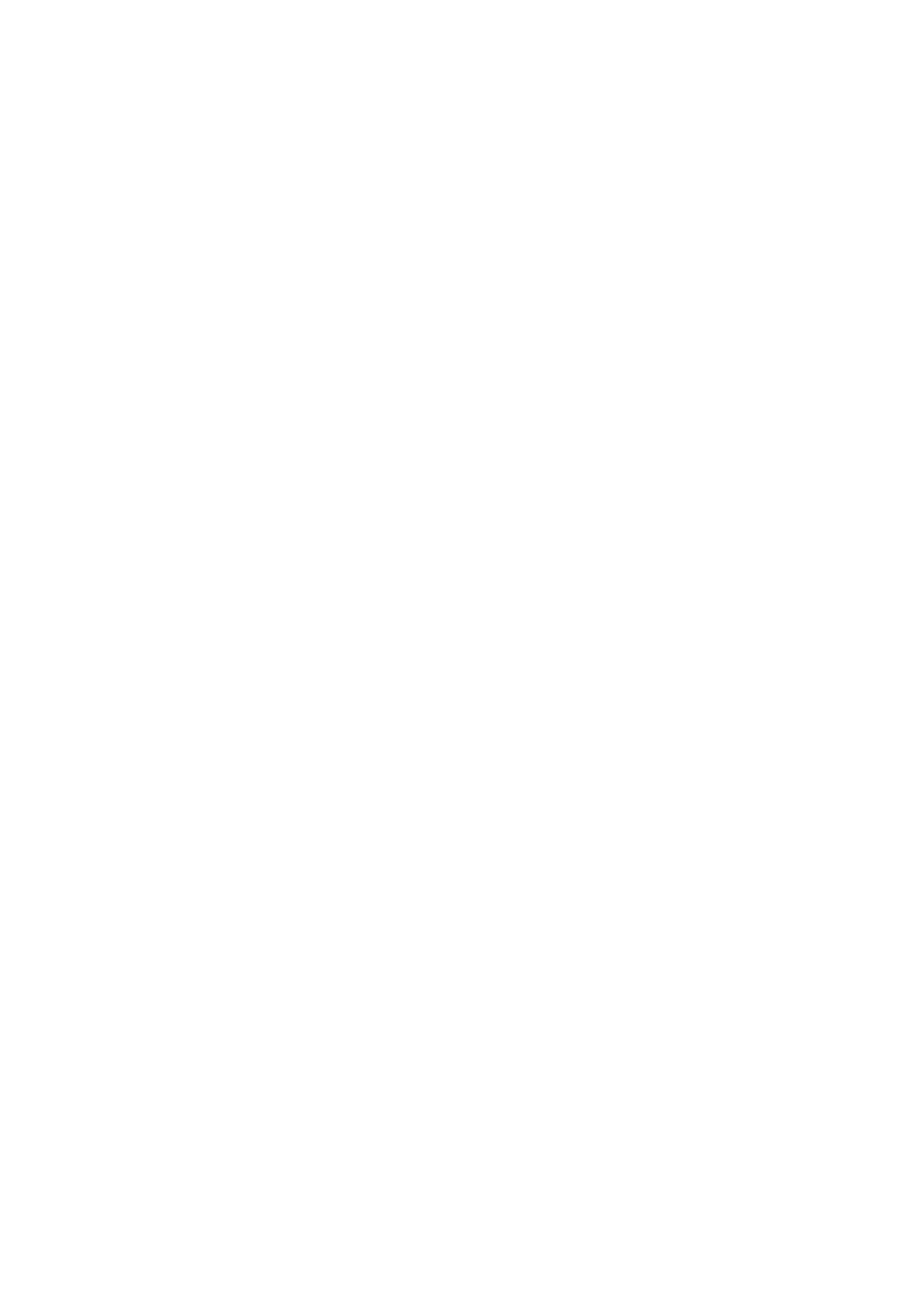#### *About the Chartered Association of Business Schools*

We are a membership body and represent around 120 UK business schools and higher education providers, as well as affiliate stakeholders, corporate members and international partners. The UK's business and management education sector represents 1 in 7 university students and contributes £3.25bn to the UK economy. Business Schools are amongst the first Higher Education providers to offer degree apprenticeships. To maximise the success of this initiative it is vital that there is dialogue between Ofqual and the QAA to clarify regulatory responsibility over apprenticeships delivered by the HE sector.

#### *Consultation questions*

## **Q1: To what extent do you agree or disagree with our proposal to provide end-point assessment specific guidance in relation to conflicts of interest covering the areas set out?**

[ ] Strongly agree [ ] Agree [ ] Neither agree nor disagree [ X ] Disagree [ ] Strongly disagree

#### **Please provide any comments:**

In general we disagree with the proposed guidance as it makes no reference to QAA as one of the potential bodies that could provide external quality assurance. We are concerned about the possibility for conflicting regulations in the case of qualifications offered by Higher Education Institutions (HEIs) that fall under the remit of both Ofqual and QAA regulations. The potential for conflict is particularly evident in the case of level 4 and 5 apprenticeships.

Such contradictions can only be resolved by Ofqual and the QAA and there is an urgent need for dialogue between the two bodies so that a sensible solution to this problem is found. We believe that the existing external examiner framework governed by the QAA is sufficiently robust to be used for the regulation of end-point assessments for integrated degree apprenticeships.

# **Q2: To what extent do you agree or disagree with our proposal to apply an end-point assessment specific version of Condition B3, covering the areas set out?**

- [ ] Strongly agree
- [ <mark>X</mark> ] Agree
- [ ] Neither agree nor disagree
- [ ] Disagree
- [ ] Strongly disagree

#### **Please provide any comments:**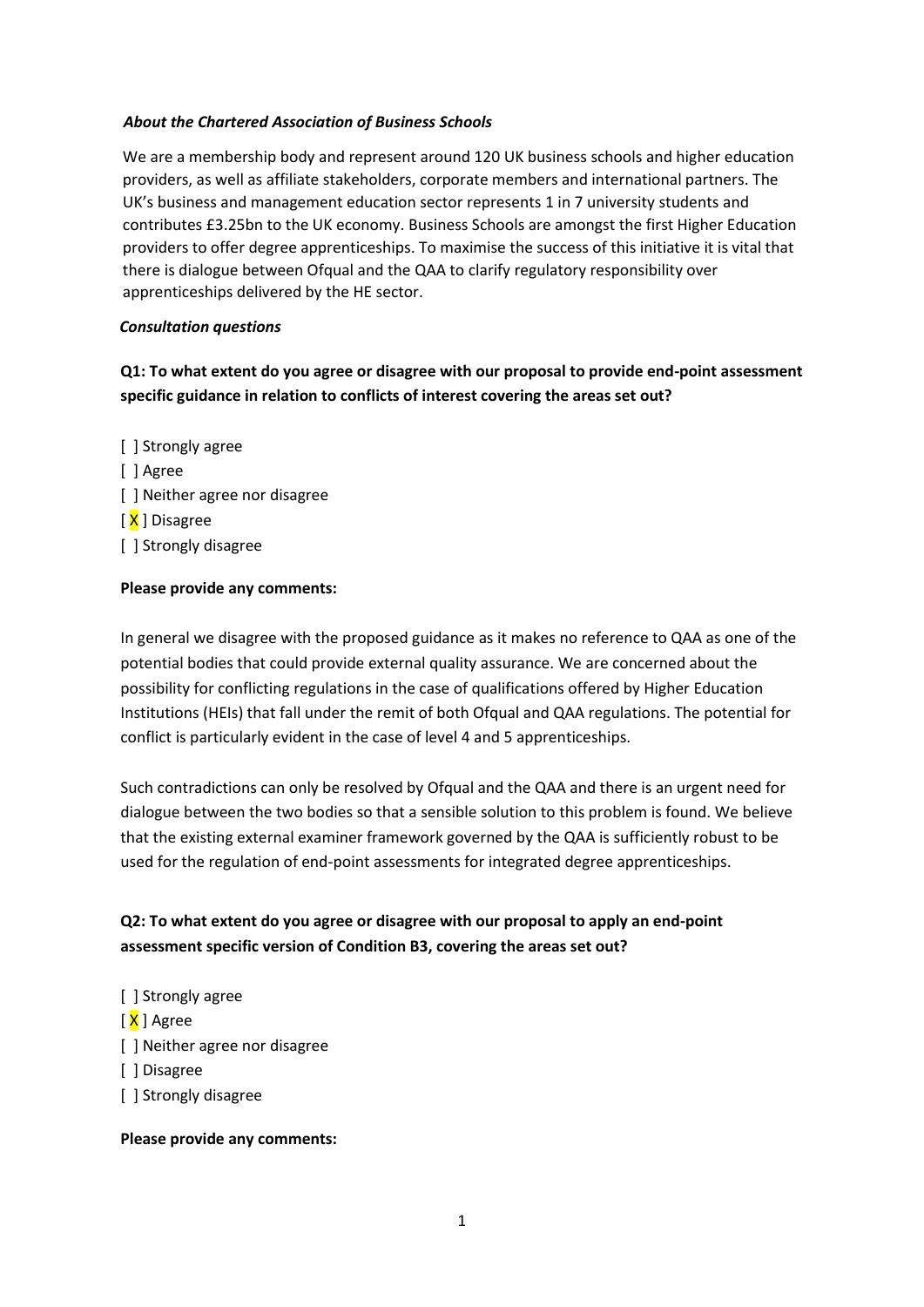We support the proposal to remove events that relate to an end-point assessment organisation issuing certificates unless there is a professional statutory requirement to do so. We agree that this will help to avoid confusion with the overall apprenticeship certificate issued by ESFA.

**Q3: To what extent do you agree or disagree with our proposal to put in place end-point assessment specific guidance setting out when Condition C2 will, and will not, apply to endpoint assessments?**

- [ ] Strongly agree
- [X ] Agree
- [ ] Neither agree nor disagree
- [ ] Disagree
- [ ] Strongly disagree

#### **Please provide any comments:**

If an awarding organisation uses centres to deliver elements of a qualification on its behalf, including the end-point assessment, then the regulatory framework should include safeguards so that there is scrutiny on how the centre is selecting the assessors for the end-point assessment, to ensure they are performing their duties in a reliable way. The people used by the centres should be properly trained and qualified and should apply the end-point assessment in a reliable, consistent and fair manner. However, we need to ensure that this only applies to the end-point assessment, and not any qualification that may be awarded separately as part of the apprenticeship.

# **Q4: To what extent do you agree or disagree with our proposal to put in place end-point assessment specific guidance setting out the need, as part of keeping its qualifications under review, to have regard to the Institute's reviews and feedback?**

- [ ] Strongly agree
- [ <mark>X</mark> ] Agree
- [ ] Neither agree nor disagree
- [ ] Disagree
- [ ] Strongly disagree

#### **Please provide any comments:**

We agree with this proposal, with the proviso that there is clear and strong agreement between the various regulators (Ofqual and QAA) and the IfA.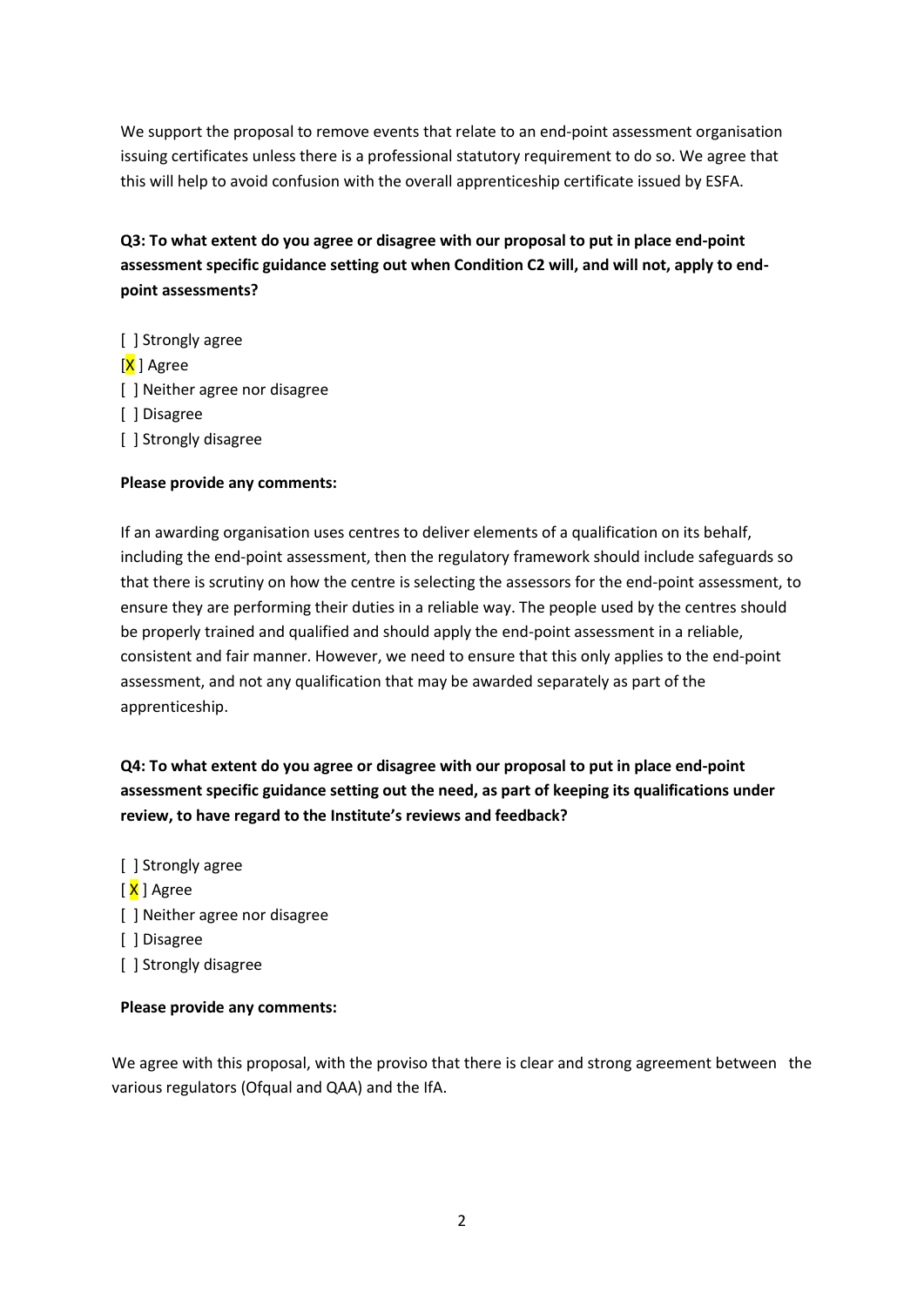# **Q5: To what extent do you agree or disagree with our proposal to disapply Condition E1 in respect of end-point assessments?**

- [ ] Strongly agree
- [ X ] Agree
- [] Neither agree nor disagree
- [ ] Disagree
- [ ] Strongly disagree

## **Please provide any comments:**

We agree that condition E1 should be disapplied because the qualification objective is already set out in the apprenticeship standard. What is most important is that awarding organisations comply with the appropriate quality assurance requirements in administering and delivering that standard.

# **Q6: To what extent do you agree or disagree with our proposal to set a Condition requiring compliance with assessment plans?**

[ ] Strongly agree [ ] Agree [ ] Neither agree nor disagree [ X ] Disagree [ ] Strongly disagree

## **Please provide any comments:**

We do not agree with this proposal for reasons already outlined in our response to question 1.

**Q7: To what extent do you agree or disagree with our proposal to put in place an end-point assessment specific Condition on the completion of gateway requirements?**

- [ ] Strongly agree
- [ <mark>X</mark>] Agree
- [] Neither agree nor disagree
- [ ] Disagree
- [ ] Strongly disagree

**Please provide any comments:** None.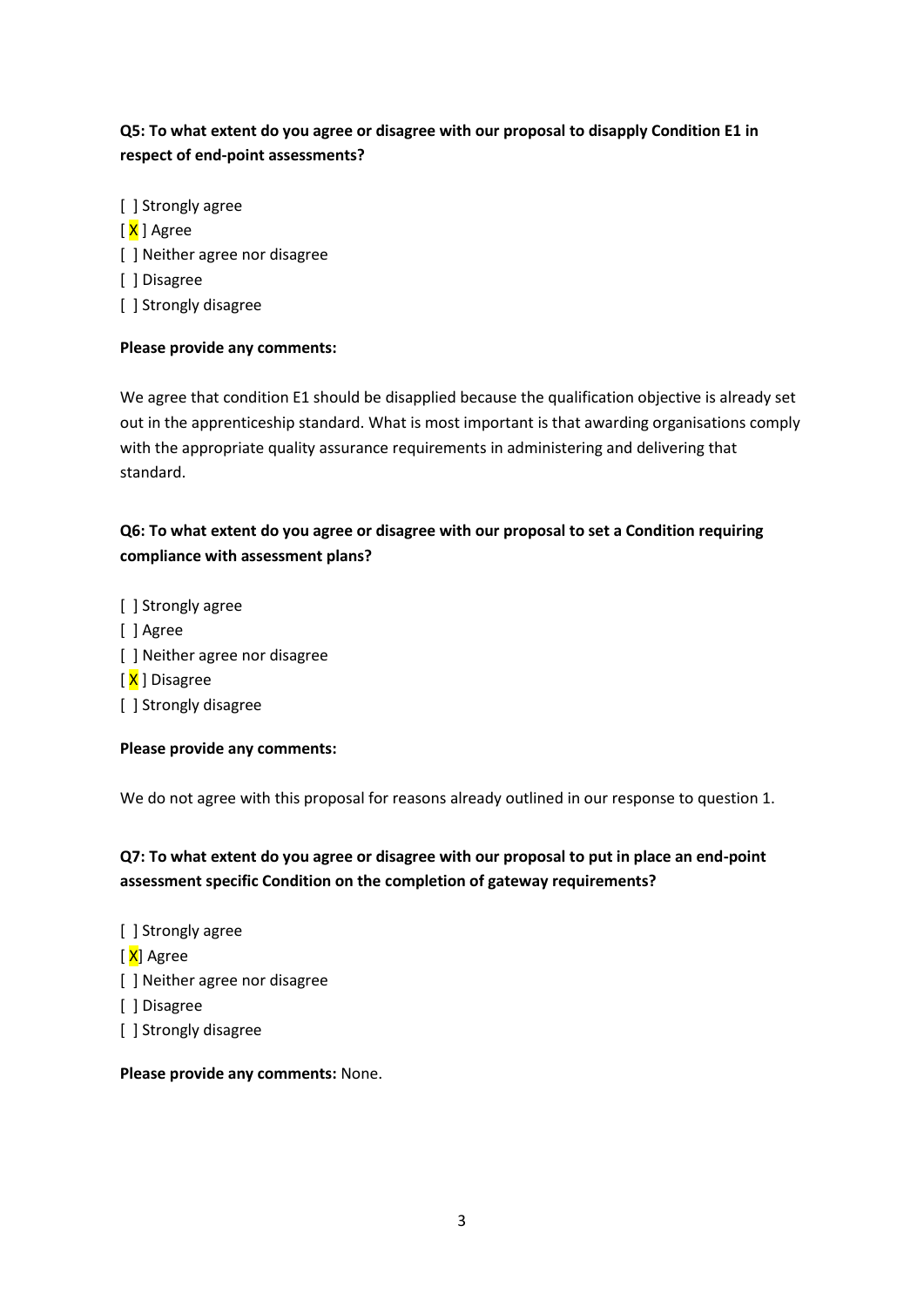# **Q8: To what extent do you agree or disagree with our proposal to disapply Condition E7 in respect of end-point assessments?**

- [ ] Strongly agree
- [ X ] Agree
- [] Neither agree nor disagree
- [ ] Disagree
- [ ] Strongly disagree

**Please provide any comments:** None.

# **Q9: To what extent do you agree or disagree with our proposal to disapply Condition E8 in respect of end-point assessments?**

- [ ] Strongly agree
- [ X ] Agree
- [ ] Neither agree nor disagree
- [ ] Disagree
- [ ] Strongly disagree

**Please provide any comments:** None.

**Q10: To what extent do you agree or disagree with our proposal to put in place end-point assessment specific guidance about the titling of end-point assessments?**

- [ ] Strongly agree
- [ X ] Agree
- [] Neither agree nor disagree
- [ ] Disagree
- [ ] Strongly disagree

**Please provide any comments:** None.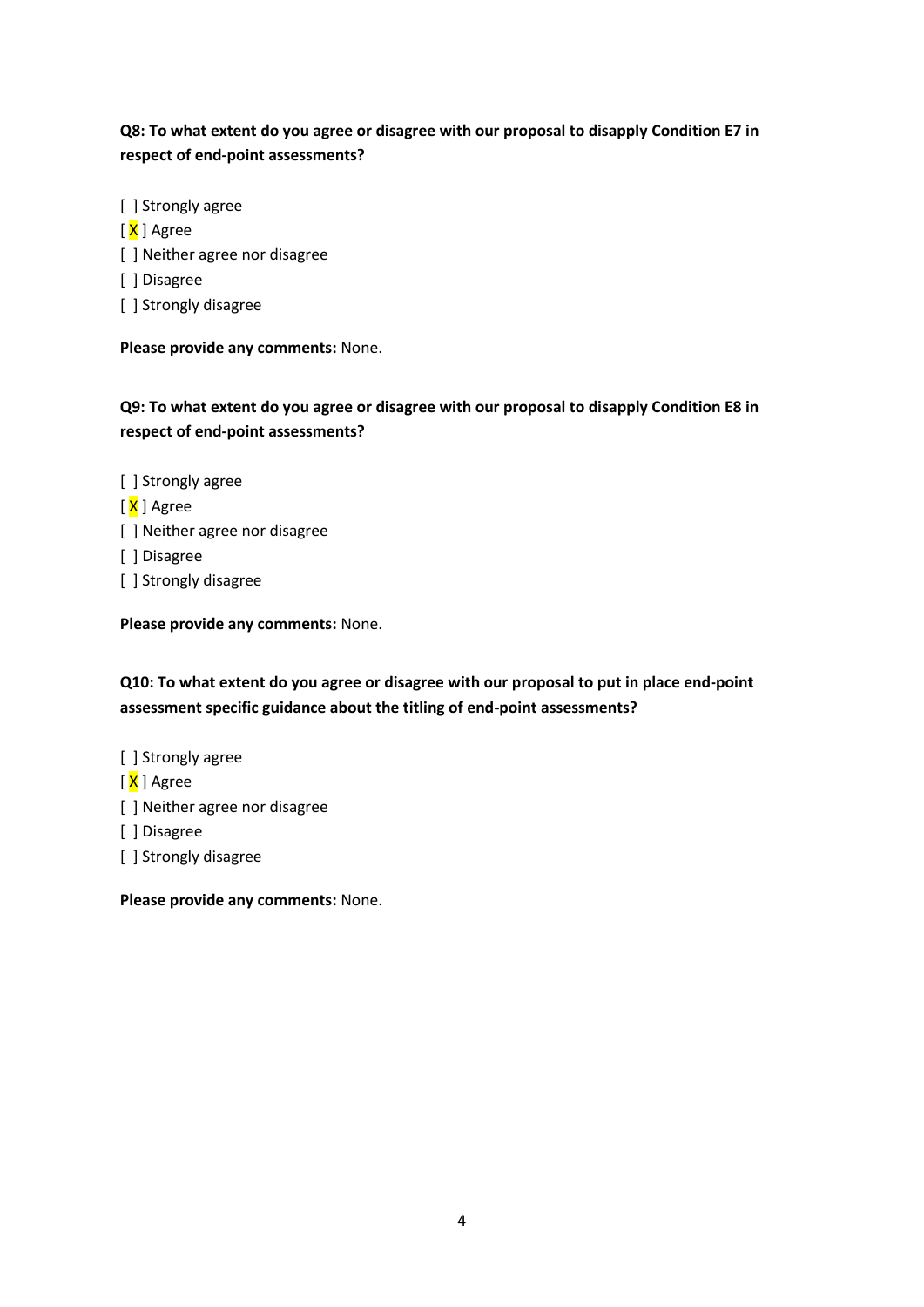**Q11: To what extent do you agree or disagree with our proposal to continue to require endpoint assessment organisations to publish specifications for end-point assessments?**

- [ ] Strongly agree
- [ ] Agree
- [] Neither agree nor disagree
- [ ] Disagree
- [ ] Strongly disagree

**Please provide any comments:** None.

**Q12: To what extent do you agree or disagree with our proposal to produce end-point assessment specific guidance setting out how Condition E3 applies in respect of end-point assessments?**

- [ ] Strongly agree
- [ ] Agree
- [] Neither agree nor disagree
- [ ] Disagree
- [ X ] Strongly disagree

#### **Please provide any comments:**

We do not agree with this proposal as publishing specific guidance would create duplication.

# **Q13: To what extent do you agree or disagree with our proposal to no longer suspend Conditions E3.2(l), E3.4(a) and E3.4(c)?**

- [ ] Strongly agree
- [ ] Agree
- [] Neither agree nor disagree
- [X ] Disagree
- [ ] Strongly disagree

## **Please provide any comments:**

We disagree with this proposal and would prefer that these conditions remain suspended. In respect to condition E3.2 (I), EPAs have already been defined as non-credit bearing and therefore this condition should not apply. In relation to conditions E3.4 (a) and E3.4 (c), we think these are inappropriate as hours should not be attached to EPAs.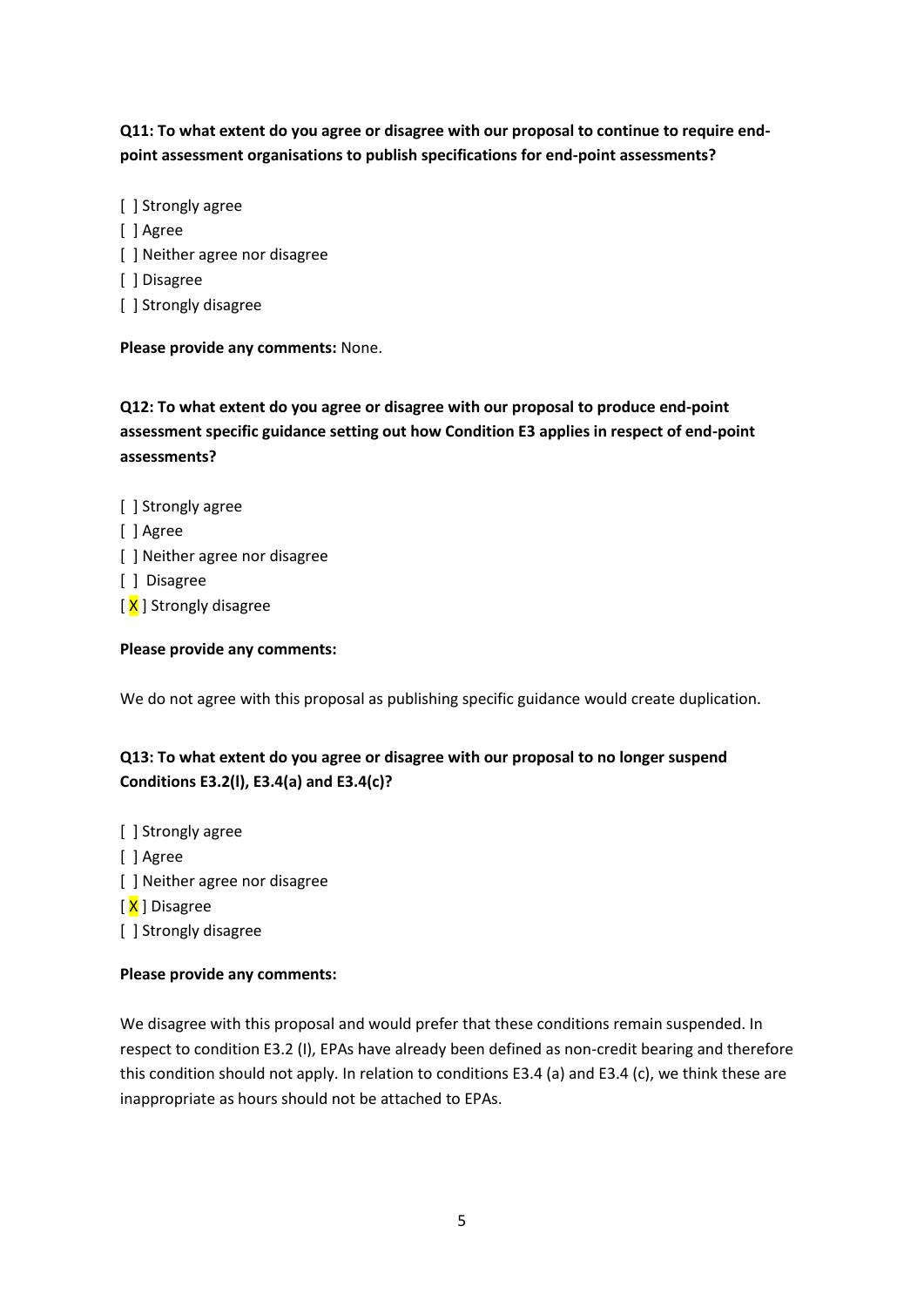**Q14: To what extent do you agree or disagree with our proposal to put in place an end-point assessment specific Condition to require the level of the end-point assessment to match that of the apprenticeship standard?**

- [ ] Strongly agree
- [ X ] Agree
- [ ] Neither agree nor disagree
- [ ] Disagree
- [ ] Strongly disagree

#### **Please provide any comments:**

We recognise this condition as appropriate as long as it is not overly bureaucratic as it is already normal operating procedure for universities to ensure alignment in the level at which teaching and assessments are delivered. Our main concern relates to the fourth bullet point on p.26 as it is our understanding that the IfA has the contractual obligation to inform all relevant bodies where a standard or level has been changed rather than the awarding organisation as stated in the consultation document.

**Q15: To what extent do you agree or disagree with our proposal to put in place end-point assessment specific guidance setting out how an end-point assessment organisation should comply with Conditions D1, E4 and G1 relating to ensuring assessments that are set are fit for purpose and can be delivered?**

[ ] Strongly agree [ X] Agree [] Neither agree nor disagree [ ] Disagree [ ] Strongly disagree

#### **Please provide any comments:**

Where there is an external body involved in carrying out the end-point assessment the regulations must be rigidly followed and the organisations held to account for reliability, consistency and objectivity in applying the end-point assessment.

**Q16: To what extent do you agree or disagree with our proposal to put in place an end-point assessment specific Condition to require end-point assessment organisations to provide materials for the purposes of Ofqual's evaluation and to take any actions specified by Ofqual as a result?**

[ ] Strongly agree [ ] Agree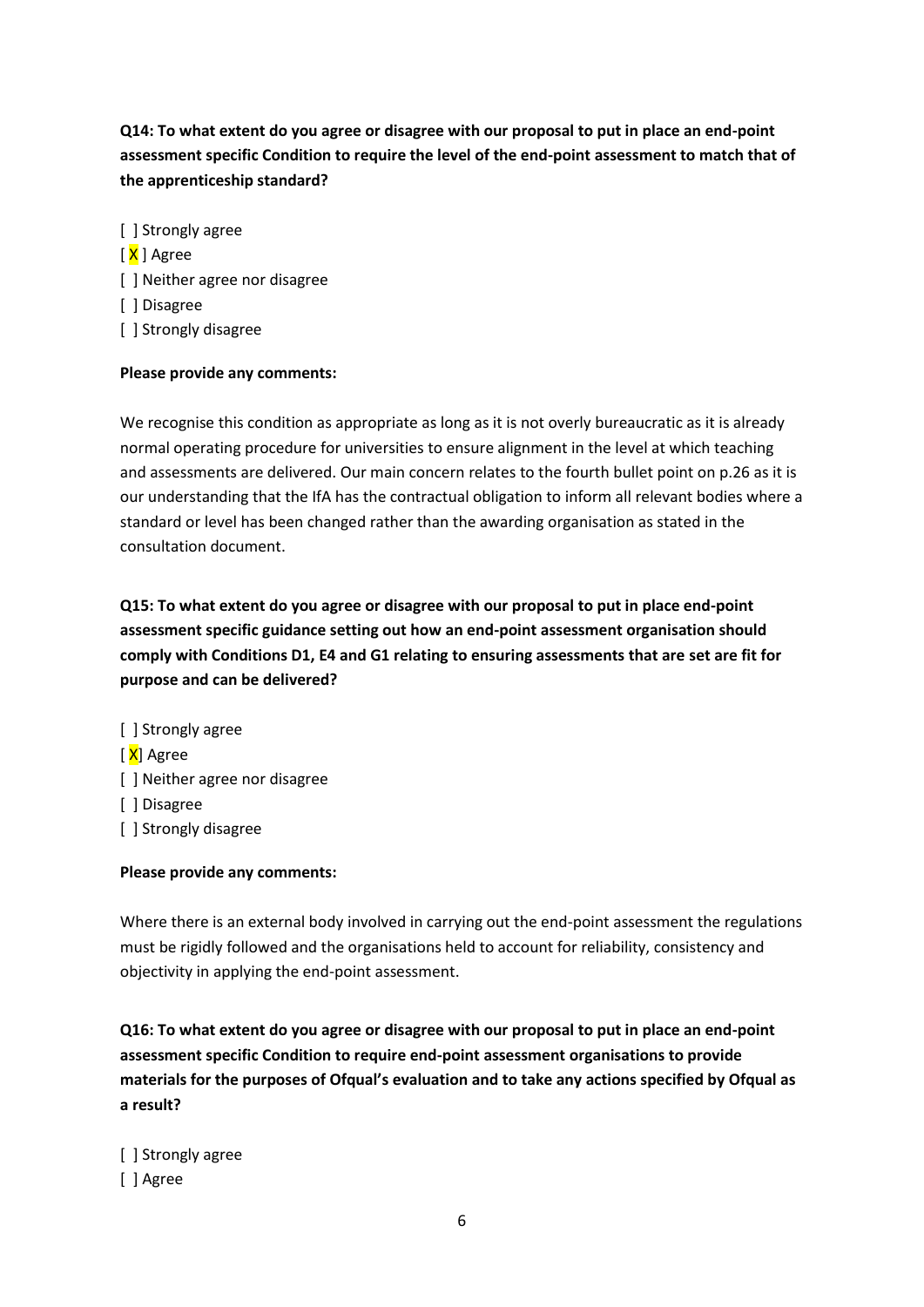[ ] Neither agree nor disagree [X ] Disagree [ ] Strongly disagree

#### **Please provide any comments:**

Under the integrated model an external examiner would perform the role of reviewing the materials used for assessments. We are therefore against the introduction of this proposal for integrated degree apprenticeships. This is another area where the agreement between Ofqual and the QAA is required, even for non-integrated degree apprenticeships.

**Q17: To what extent do you agree or disagree with our proposal to put in place end-point assessment specific guidance setting out how an end-point assessment organisation should comply with Conditions H1 and H2 in relation to marking and moderation?**

[ ] Strongly agree [ <mark>X</mark> ] Agree [] Neither agree nor disagree [ ] Disagree [ ] Strongly disagree

#### **Please provide any comments:**

We broadly support these suggestions but do not want to see additional bureaucracy as a result given that universities already follow these procedures as a matter of normal operations. We also believe that stand-alone end-point assessment organisations should be required to moderate their own assessors.

**Q18: To what extent do you agree or disagree with our proposal to put in place end-point assessment specific guidance for Condition H6 on issuing results for end-point assessments?**

- [ ] Strongly agree
- [ X ] Agree
- [] Neither agree nor disagree
- [ ] Disagree
- [ ] Strongly disagree

#### **Please provide any comments:**

Universities abide by this principle anyway so we would not oppose it. This guidance is more applicable to external bodies and ensuring they are held to account on this principle.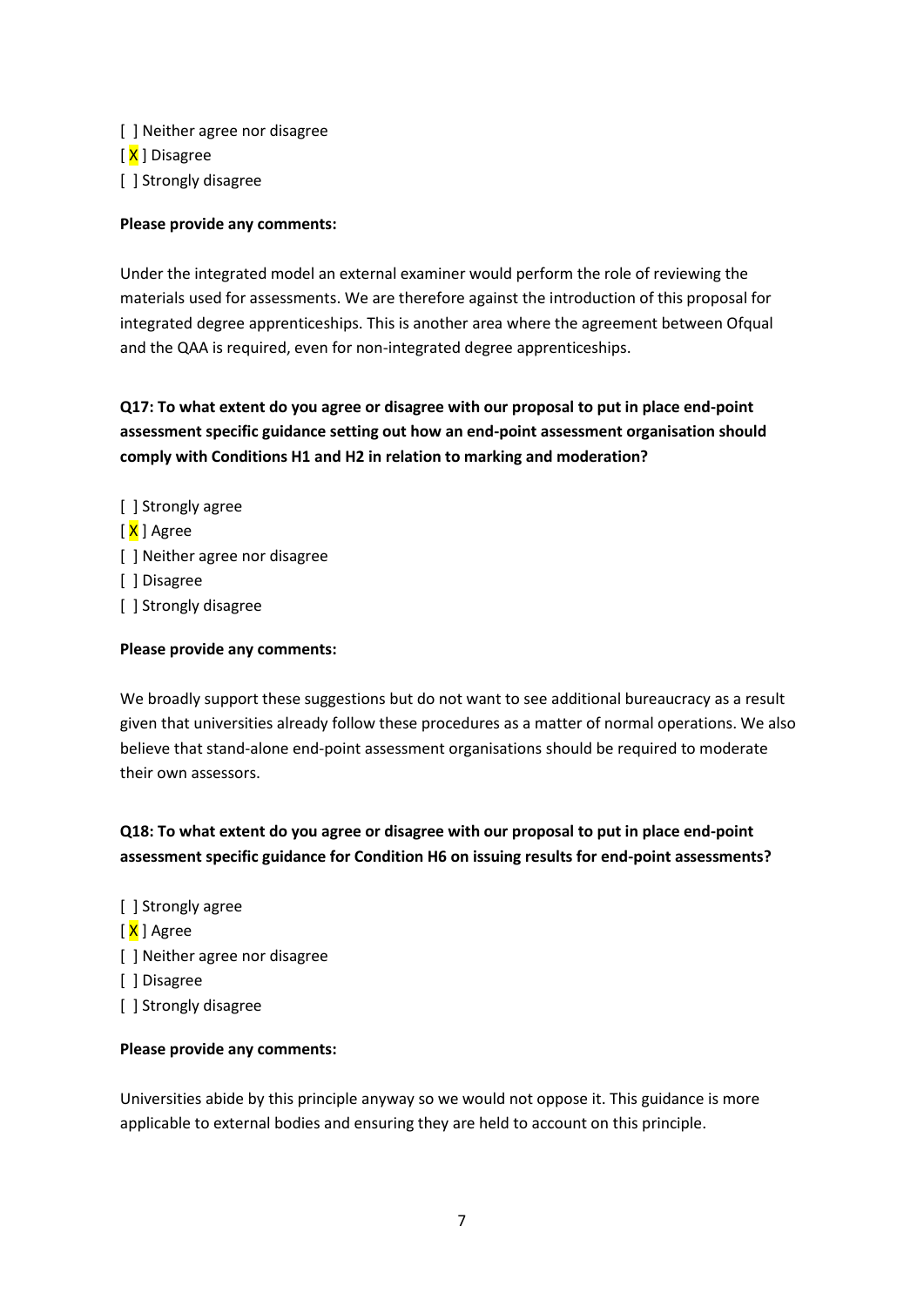# **Q19: To what extent do you agree or disagree with our proposal to disapply Conditions I3 and I4 in respect of end-point assessments?**

- [ ] Strongly agree
- [ X ] Agree
- [ ] Neither agree nor disagree
- [ ] Disagree
- [ ] Strongly disagree

## **Please provide any comments:**

Where it doesn't create confusion we concur that there does need to be clarity on what the certificate is for and contingency for situations where the certificate is lost by the learner. But this shouldn't conflict with the ESFA who will also make the award to certify that an individual is competent at that standard. The key here is to issue certificates where necessary but to avoid the potential for duplication and confusion.

**Q20: We have set out the ways in which our proposals could impact (positively or negatively) on learners who share a protected characteristic. Are there any potential impacts that we have not identified?**

No response.

**Q21: Are there any additional steps we could take to mitigate any negative impact, resulting from our proposals, on learners who share a protected characteristic?**

No response.

**Q22: Do you have any other comments on the impacts of our proposals on learners who share a protected characteristic?**

No response.

# **Q23: We have not identified any ways in which our proposals will unduly increase the regulatory impact on end-point assessment organisations. Do you have any comments on this assessment?**

We believe that Ofqual's proposals will generate additional bureaucracy if applied to integrated degree apprenticeships where the institution is not permitted to apply its own quality assurance processes. The potential for additional administrative burden is magnified in the case of level 4 and 5 apprenticeships where both Ofqual and the QAA would have oversight.